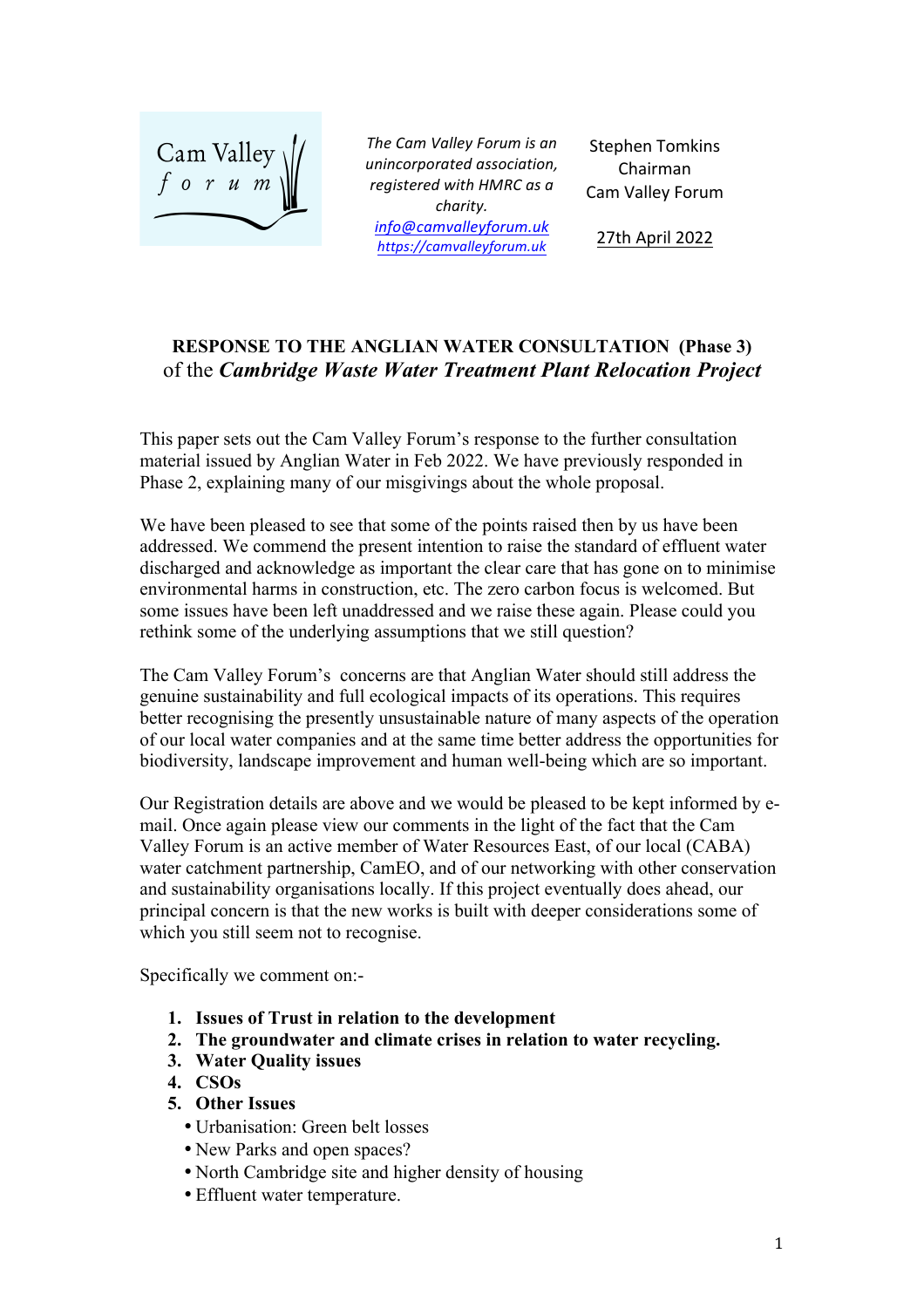### **1. Issues of Trust:**

Cam Valley Forum wants to be a partner in achieving the right kind of change. Trust is therefore a key issue.

We are admiring of the present much larger Cambridge STW in Cowley Road. It has spare capacity. It could be better (both in treatment and elements like zero carbon) but the site sale was, in our understanding, an opportunistic move to benefit from the land sale there for housing development. The rights and wrongs of that decision is not our concern, but the future welfare of the river most definitely is.

We would point out here (see also 4. Water Quality Issues: below) that it is the upstream WWTPs appended to all the villages of the Upper Cam (in Essex) and on the Granta and Rhee (in South Cambs) that are presently the poorest in performance. Their effluent water treatment quality is poor and is therefore a greater urgency for remediation than Cowley Road.

On the face of it what is promised in the PEIR Water Resources Paper is certainly what we would want to see happening in the future. e.g. In 1.4 *"The proposed waste water treatment plant (WWTP) will operate in accordance with water quality requirements to be agreed with the Environment Agency. Consent conditions for the proposed WWTP, advised by the Environment Agency, require a reduced concentration in final treated effluent discharges of phosphorus, ammonia, total suspended solids and biological oxygen demand (BOD), when compared to the consented limits at the existing Cambridge WWTP. This means that when the proposed WWTP starts to operate, water quality in the River Cam will improve."* and in 1.5 *"The proposed WWTP will incorporate improved storm water management, resulting in reduced frequency of storm flows to the River Cam."*

Such things are impressive to us, but at the same time our present experience of both Anglian Water's past performance, present performance and the Environment Agency targets for environmental measures being kept to and achieved have too often been unimpressive or wanting. The reason for this was seemingly that the combination of profit seeking by Anglian Water, on the one hand, and an Environment Agency, on the other, that has been weakened by successive governments wanting development at all costs, has been bad. The result has unquestionably weakened protection of the environment. This is just bad governance and is largely the cause of local hostility to the present changes. Cambridge and the River Cam deserves better.

We note now, in the PEIR Water Resources Paper, that Sections 1.15 and 1.16 (ostensibly addressing **water quality**) on pages 6 and 7 are missing. What were they? Where are they? They are now blank. Is this a typographic error or was something redacted? The Section1.17 (which follows) is indeed truthful, but it must be acknowledged that this information (from the 2016 EA surveys) was sat on, in our local catchment (CamEO) meetings, for more than a year before it was shared with those concerned in that river group. Trust is thus still an issue for our members.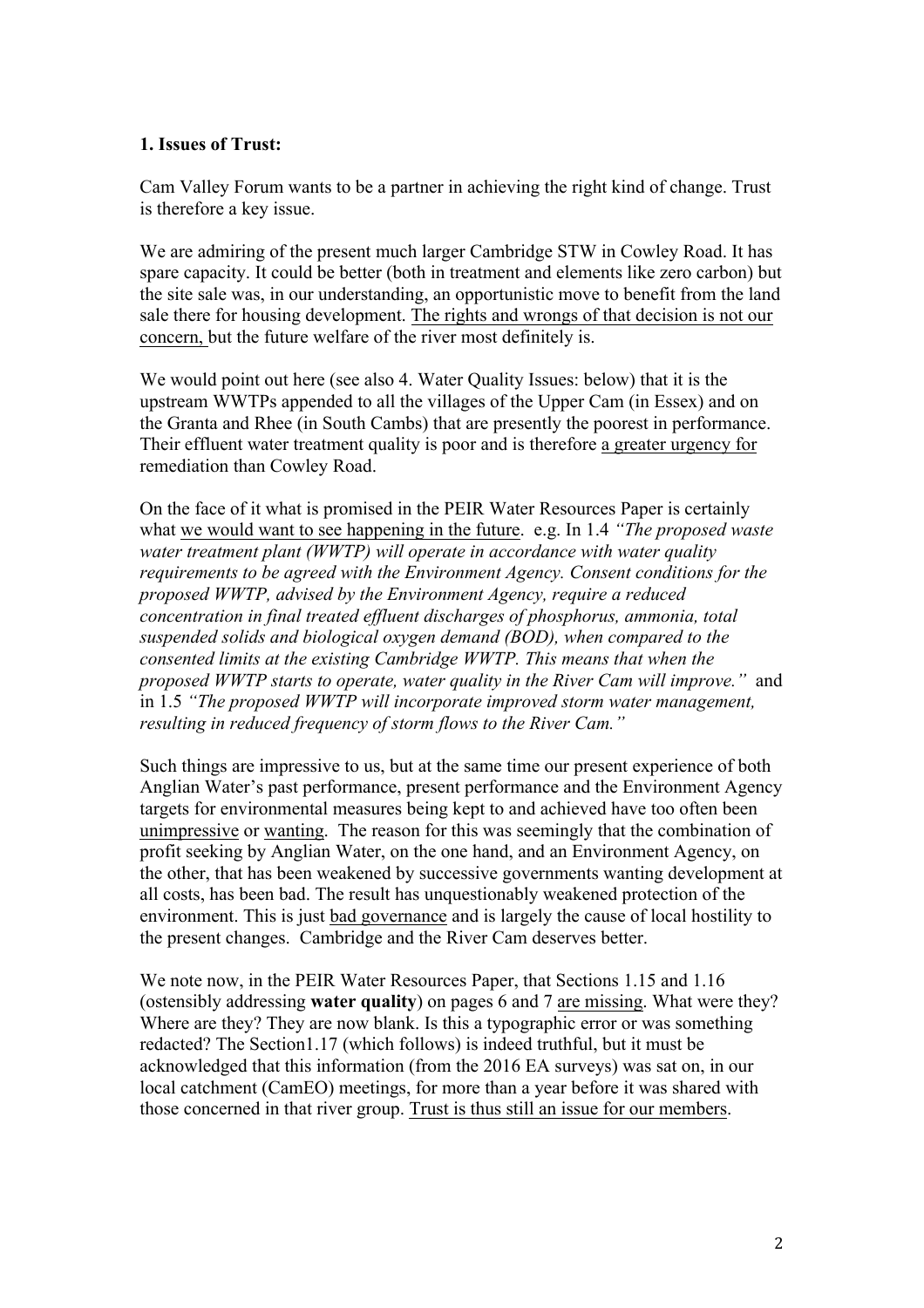### **2. The prevailing groundwater and climate crises and water recycling.**

During the development period for this project (pre-2018 to the present) there has been a fundamental local political change *in the perceptions of our Cambridgeshire water supply sustainability*. This is pertinent to Anglian Water as locally Cambridge Water supplies drinking water and Anglian Water, alone, treats waste water. At present you do not even mention the related water industry operators, in partnership with you. As members of Water Resources East we are continually surprised that there is so little joined up ecological thinking in our locality. e.g. Low stream flows do exacerbate pollution hugely.

Climate change is a real issue for all developments like yours: both drought and much greater rainfall events need to be built in to a sewage treatment works' capacity. If you do not honour the precautionary principle you may end up investing in a failed enterprise.

Cambridge Water Company's ground water dependency is admittedly not your greatest concern. *Their problem*, which is entirely relevant to your present design, is that both the human drinking water supply and the continued existence of our local Chalk streams both draw on the same limited - and arguably fast diminishing groundwater resource. They are already running an unsustainable business model. Southern Britain has overdrawn on Natural Capital. There is ample evidence for this if you talk to the Environment Agency (or consider the recent Stantec Report that is guiding the Greater Cambridge partnership). The EA are calling now for a 60-70% reduction in ground water abstraction on the present levels of demand. This is to address the needs for adequate river and stream flow, most of which are greatly depleted and polluted Chalk Streams. Groundwater abstraction is at present limited by licences (that have never been revised downwards) and do bear on the sustainability of groundwater sources for the ecosystems they serve. There is also, added to this, a very real national and indeed global, climate emergency and an accelerating local demand for population increase. The non-resilience of the Chalk aquifer is made worse by these collected factors. There is huge popular demand for this to be recognised.

Why, given the water stressed status of our area, can you not commit to, rather than merely be 'exploring options' for recycling water not only to the River Cam but also to the public supply to support this need for domestic water? *This is a fundamental operational question which we feel you continue to ignore.* We have asked you not to duck that challenge. We are demanding that 'Chalk streams come first'. The EA and Natural England are supporting this. Why not therefore prioritise the need for more domestic water supplies? Now that plans for a Fenland Reservoir are being considered what is the point of pumping water back to Cambridge in pipe networks (for the Cambridge Water Company) from well beyond Ely when locally treated water from the WWTP of a higher standard could be employed directly? Could this be explained? We can see that the River can remediate to some degree your poor discharges if the river has adequate flow, but why not greater ambition? Has this been thought through? It might eventually be demanded of you by the Environment Agency. If Anglian Water started to treat domestic waste water supplies in Cambridge where would you do it? Is it in the plan?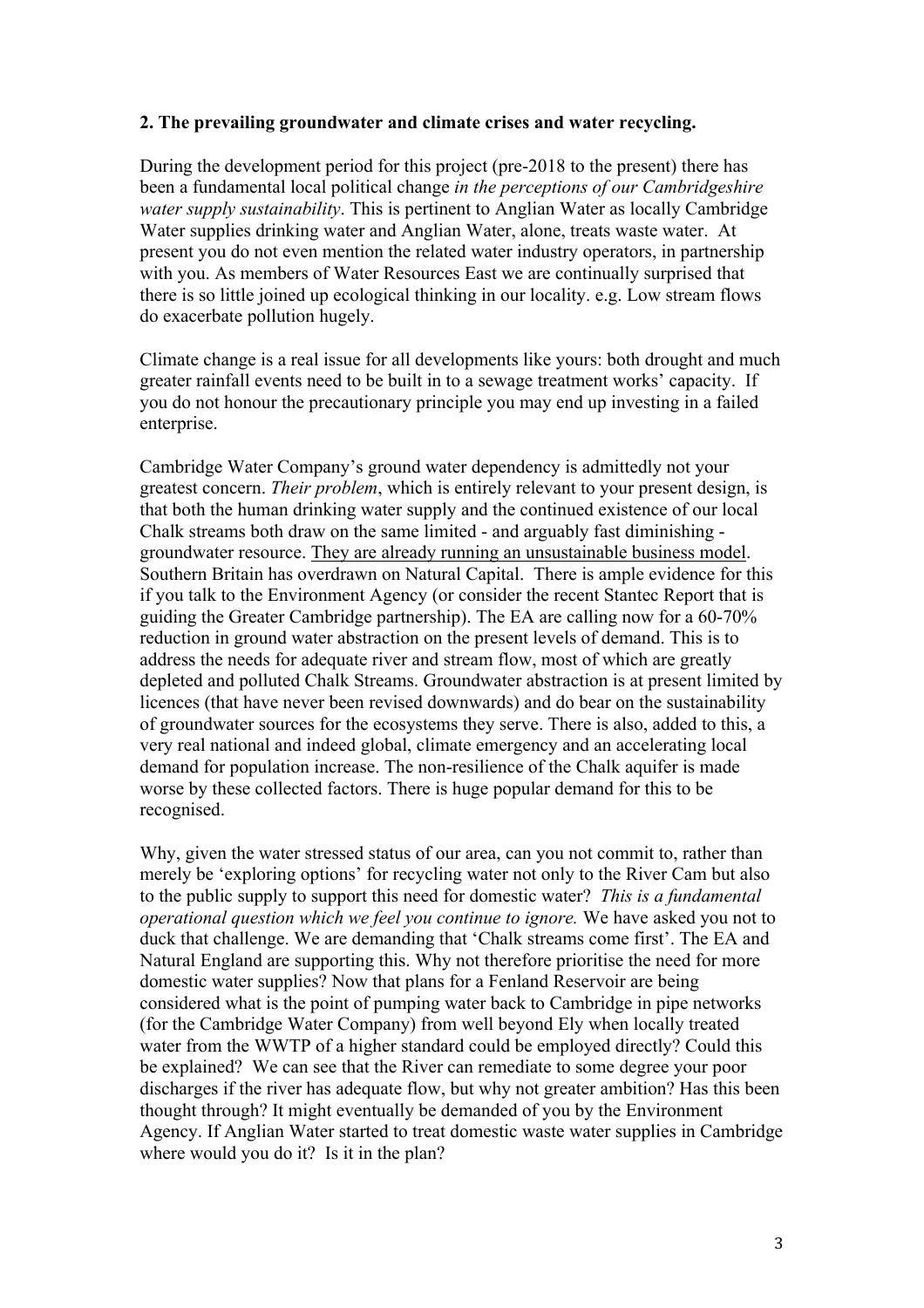### 3. **Water Quality issues**

The rivers Rhee, Cam and Granta are all classified by the Environment Agency as having 'poor' status for phosphorus, in the soluble fraction orthophosphate (SRP). Recent river water analyses by Cam Valley Forum (2021-22), focusing on the Rhee / Cam watercourse from Wendy to Waterbeach, concur with the findings from EA's regulatory testing, and confirm unacceptably high levels.

Whilst we recognise that sources from agriculture, some industries, private sewage systems, and road wash-off, may contribute to the phosphate present in the rivers, sewage treatments works are significant sources, especially so in the Cam catchment.

In a separate study conducted by Cam Valley Forum, it has been shown that concentrations of orthophosphate in a watercourse rise markedly just below the outfall of an STW. Recent evidential cases to show this at Ashdon STW, Shudy Camps STW and Bourn STW (for the latter, see https://camvalleyforum.uk/wpcontent/uploads/2022/04/22-04-08-Interim-Report-on-phosphate-monitoring-in-theupper-Bourn-Brook-and-its-tributaries-spring-2022.pdf). Large increases are not found just downstream of STWs on the lower Rhee – e.g. Haslingfield  $STW$ because the amounts in the final effluent are diluted by the river flow. Nevertheless, in the lower Rhee, the concentration of orthophosphate in the river will increase after addition of the effluent; similarly this will happen at every STW discharging into the river.

River flows matter to us hugely. In recent years we have seen very low summer flows which exacerbate the effects of all pollutants including phosphorus. In August 2019, for instance, we calculated that 40% of the river flow at Cambridge was effluent from STW sources. Eutrophication causes excessive weed growth and damages wildlife diversity.

Compared to the SWTs further upstream, the discharge rate of final effluent from the present Cowley Road Cambridge Water Recycling Centre is huge. During low summer flows, in particular, the effluent is not highly diluted by the river flow. In fact, it may at times be diluted only by a factor of around 2.5. The existing WRC may be more efficient at removing phosphorus from the effluent than a rural STW but the impact of the effluent on the environment cannot be underestimated. We believe that it is imperative to ensure that the consent at the new WRC is reduced from the current 1 mg/l Total Phosphorus to at least 0.25 mg/l, as will be required by AMP7.

We would like to see better. Using the drivers of the Urban Wastewater Treatment Directive (UWWTD) and the Water Framework Directive (WFD) as the starting point, we want the design for the new WRC to seize the opportunity to further improve the quality of the treated effluent discharged to the River Cam. Thus, we expect Anglian Water seriously to consider further investment in phosphate reduction to an aspirational 0.2 mg/l Total Phosphorus (Greater Cambridge Local Plan Consultation: Response from the Cam Valley Forum, 13 December 2021). This is essential for Chalk Stream recovery. We need to see as soon as possible, marked reductions in phosphorus discharging from STWs higher in the catchment. This is the urgency. The existing high concentrations of phosphorus in the Cam upstream of the new WRC site should not be seen as an excuse for failing to reduce the phosphorus outflow at the design stage for the new WWTP site to the lowest level possible. We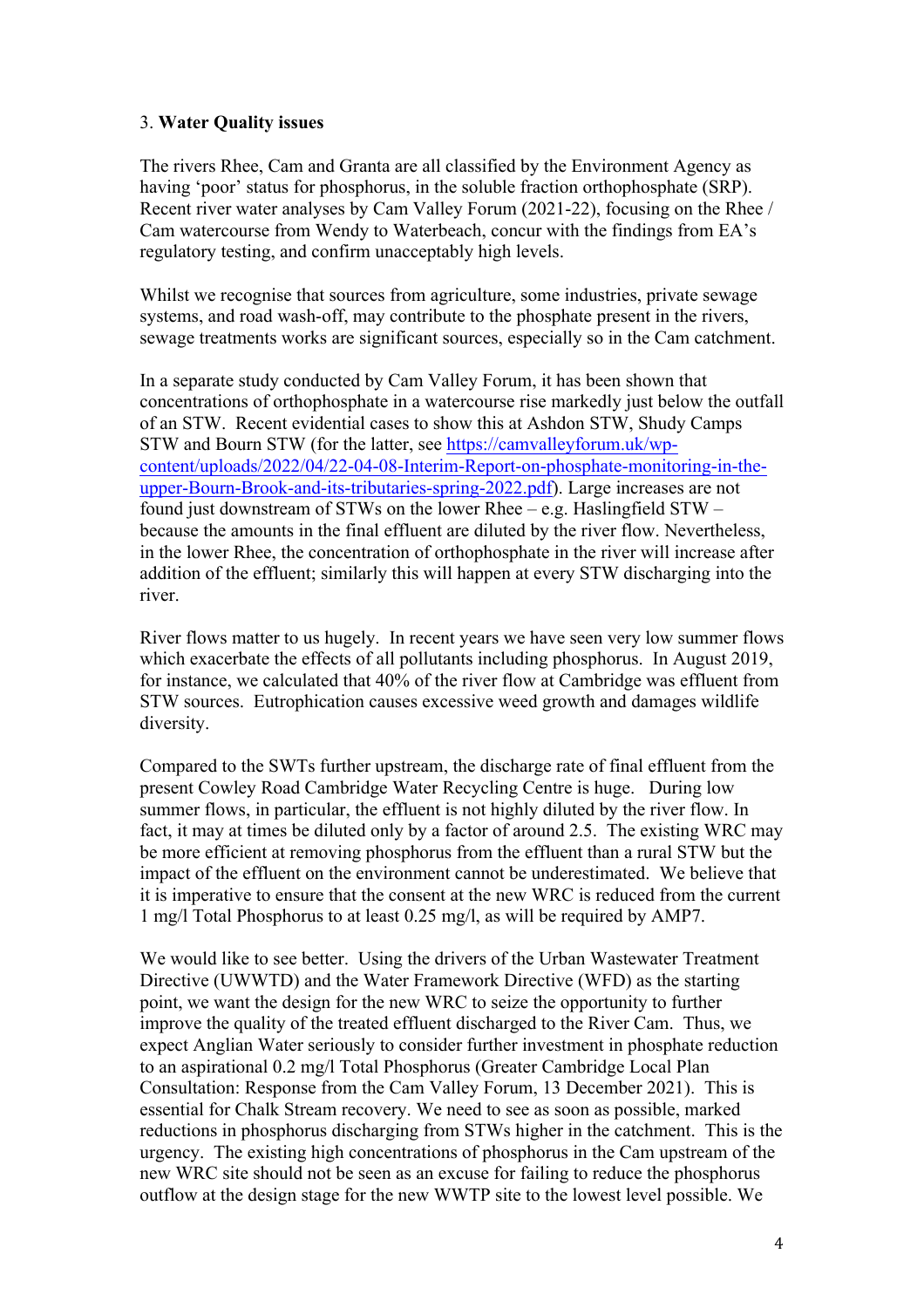are pleased to see the changes projected though for phosphorus we do not believe that your proposed limit of 0.4 mg/litre P is sufficiently low, and must be addressed.

# **4. CSOs**

The importance of just this issue, at least politically, has grown since February. To our eyes the existing Cowley Road site seems better served to minimise raw sewage getting into the Cam (see the AW odour report - CACC17A\_06\_draft (cambridge.gov.uk). "Storm flows received at the works (those above  $3x$  dry weather flow) are removed via storm weirs located downstream of the screens and diverted into **2 open circular storm tanks** via enclosed pipework. Once the incoming flow rate into the works subsides the storm water within the tanks is returned to the works for treatment. The storm tanks are fitted with scrapers which are designed to prevent the accumulation of potentially odorous sediment on the base of the tanks after emptying. In extreme rainfall events the storm tanks fill and overspill (via enclosed pipework) into a **large (approximately 100m x 140m) storm lagoon which is designed to store storm effluent which then soaks into the ground.** Once the effluent has soaked away a residual sediment layer is left on the base of the lagoon which (according to site operators) typically results in a notable odour in the immediate area for between 10 and 14 days. Site operators believe that the **lagoon is typically filled once per year on average**". In (PEIR Water Resources Paper ) 1.22 you say that this presently occurs as infrequently as once in ten years.

You then say later on page 21 "The impact of increased treated flows on CSO discharges has not been modelled. However, improved through flow of storm water to storm tanks might be expected to reduce CSO discharge frequency. This could also have a beneficial impact on river water quality." Does this mean that you are or are not building in the capacity that Cowley Road has? It is not clear on page 22 what precisely you are aiming to achieve. However, any performance with respect to CSOs should be as good as present Cowley Road performance or it will not be good enough.

# **5. Other Issues**

#### **(a) Urbanisation: Green belt losses.**

We regret the heavier urbanisation of Cambridge City and Green Belt losses. Such changes will inevitable damage the natural environment. Such decisions are not for Anglian Water but you can and should state that the best way of remediating water is to work with nature (e,g. Ingoldisthorpe). This is harder the more urbanised we become.

#### **(b) New Parks and open spaces.**

Anglian Water cannot provide meaningful increase on the new site of good open space. It will be badly affected by odour as is the Milton Country Park (which is already at capacity). Claiming this is really 'greenwash'.

#### **(c) North Cambridge site and higher density of housing.**

This higher density living is again unwelcomed by many CVF members. The mitigation might be increased recreational access to the River, but the river is